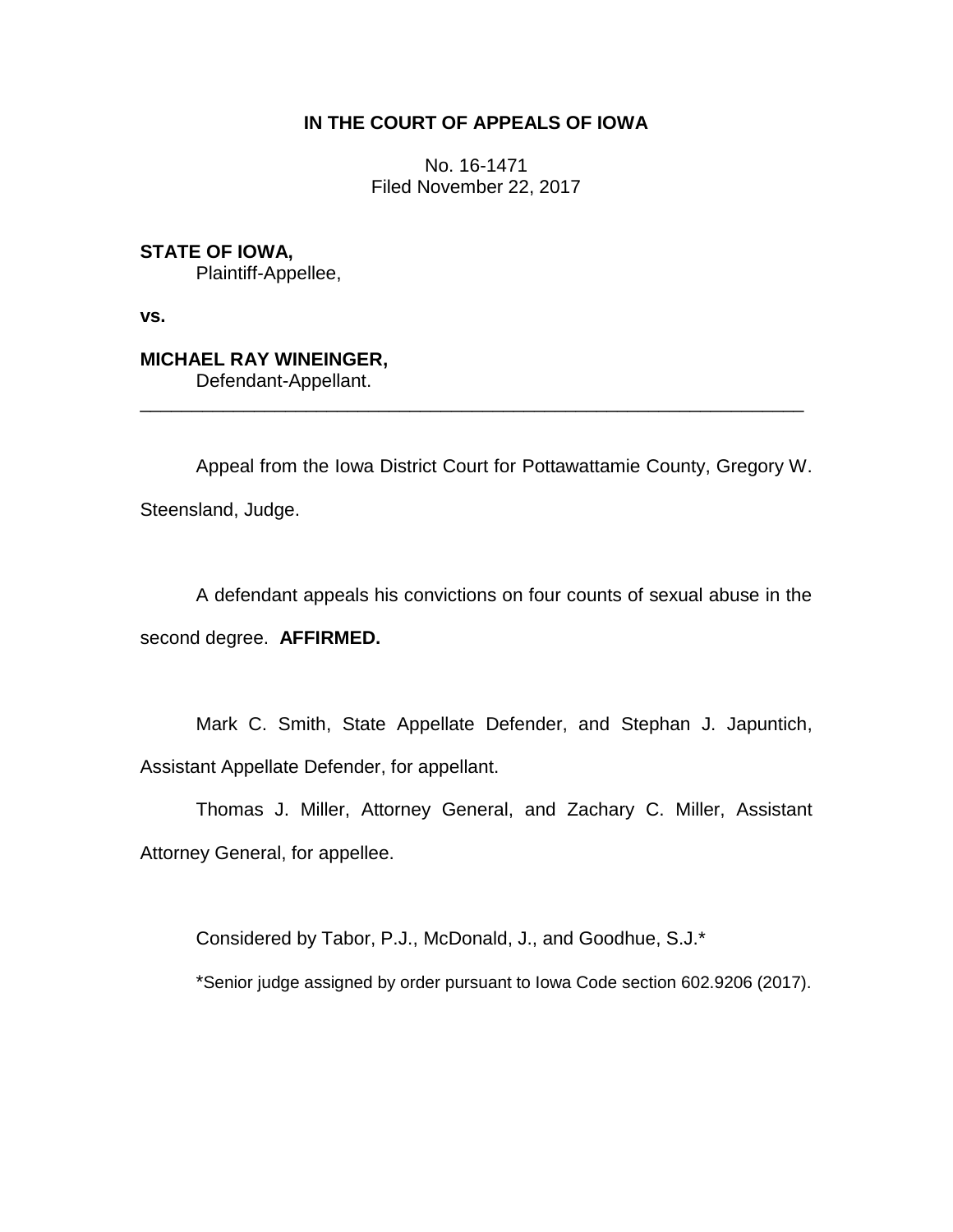### **GOODHUE, Senior Judge.**

Michael Wineinger was convicted by a jury of four counts of sexual abuse in the second degree. A motion in arrest of judgment and for a new trial was denied. Wineinger was sentenced to four concurrent terms of twenty-five years. Wineinger appeals. We affirm.

## **I. Factual Background**

In December of 2011, Wineinger moved into an apartment with Fred, Fred's three children, and Stephanie, who the children considered their mother. The living accommodations included only two small bedrooms. The children shared one bedroom. At the time of trial, the oldest child, a male, J.L., was fourteen years of age; L.L., the alleged victim, was a female age ten; and there was a younger child, age nine. The children eventually came to share their bedroom with Wineinger. The children referred to Wineinger as Uncle Mike, and they appeared to have a good relationship with him.

Stephanie became concerned with Wineinger's drinking problem, and confronted Wineinger, requesting he permanently move from the apartment. Wineinger complied. The children overheard the confrontation.

Soon after, in April of 2014, J.L. reported to school authorities that Wineinger had inappropriately touched L.L. J.L. has been diagnosed with autism and mental-health issues that require medication, and he was not always considered truthful. On April 14, 2014, immediately after being notified about J.L.'s statement, Fred and Stephanie took L.L. to Project Harmony, where L.L. was interviewed by Mindee Rolles, a social worker. Project Harmony is an organization that helps children by providing various services. L.L. told Rolles nothing had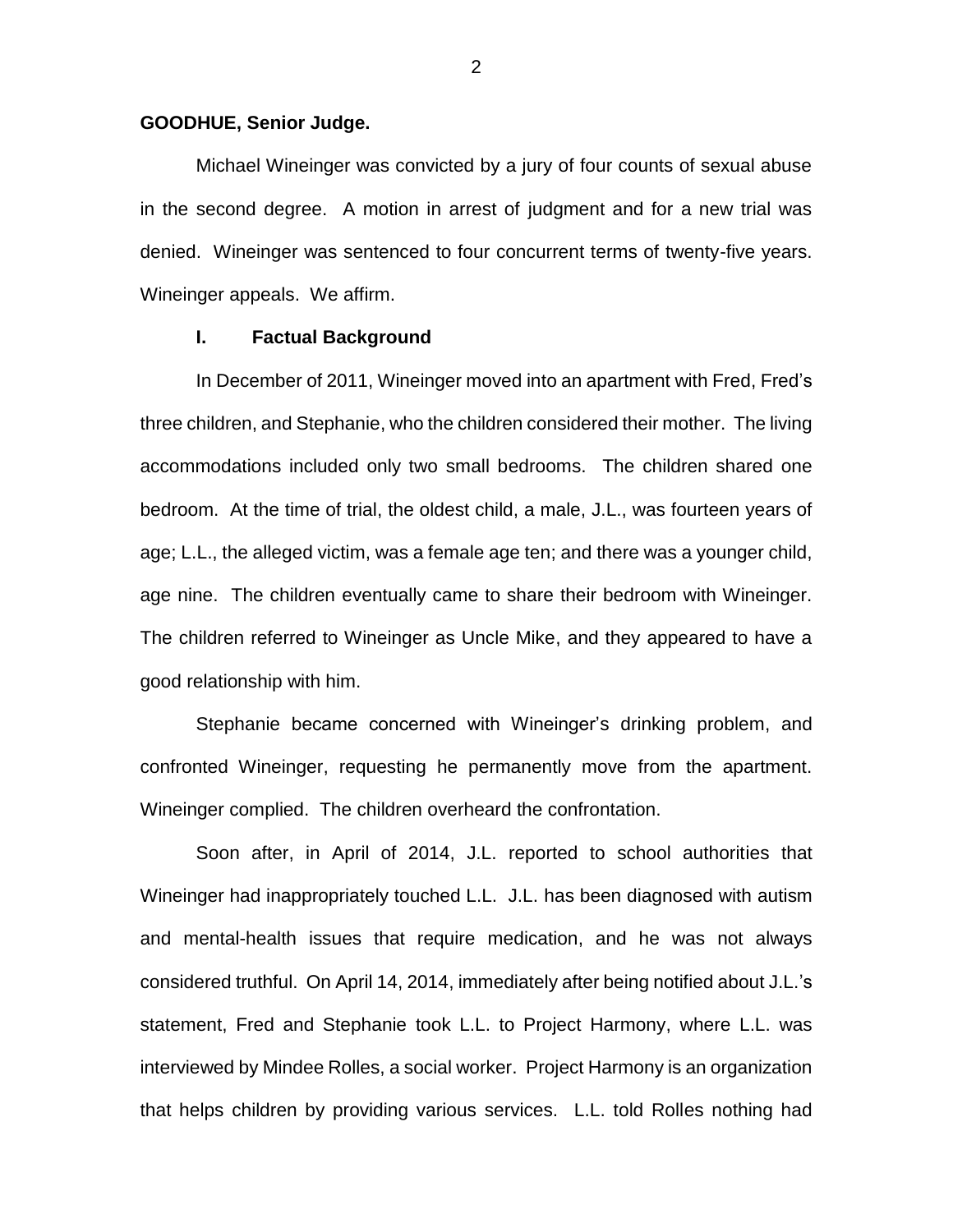happened between her and Wineinger. That evening, Stephanie confronted J.L. about lying concerning the inappropriate contact with L.L., but J.L. insisted he had been truthful. When Stephanie confronted L.L., she admitted lying, and on the following day, Stephanie took L.L. back to Project Harmony, where she was again interviewed by Rolles. Videos were made of both interviews.

At the second interview, L.L. stated that Wineinger awakened her one night by touching her private parts and he otherwise sexually abused her. L.L. testified the abuse started when she was in the second grade. She further testified that Wineinger made her perform oral sex and he put his penis in her vagina and her anus. She testified the abuse took place over and over. L.L. had frequently asked Wineinger to stop, but he would continue and say "no." She testified she had hesitated to tell anyone because Wineinger had told her that if she told anyone about the sexual abuse, "her mom would go away." At trial, Wineinger contended L.L. concocted the story to punish him after his confrontation with Stephanie and to protect J.L. from being punished for lying.

Sarah Cleaver, a pediatric nurse, examined L.L.'s genitalia for any abnormalities that might have resulted from sexual abuse. She discovered a suspicious notch at the three o'clock position of the hymen. L.L. was tested for a variety of conditions and diseases associated with sexual contact, but none were found. Cleaver testified the results did not prove or disprove that L.L. had been sexually abused.

Prior to trial, Wineinger filed a motion in limine to keep the second video interview out of evidence. Counsel agreed, however, that under *State v. Rojas*, 524 N.W.2d 659, 663 (Iowa 1994), if the second interview came in then the first

3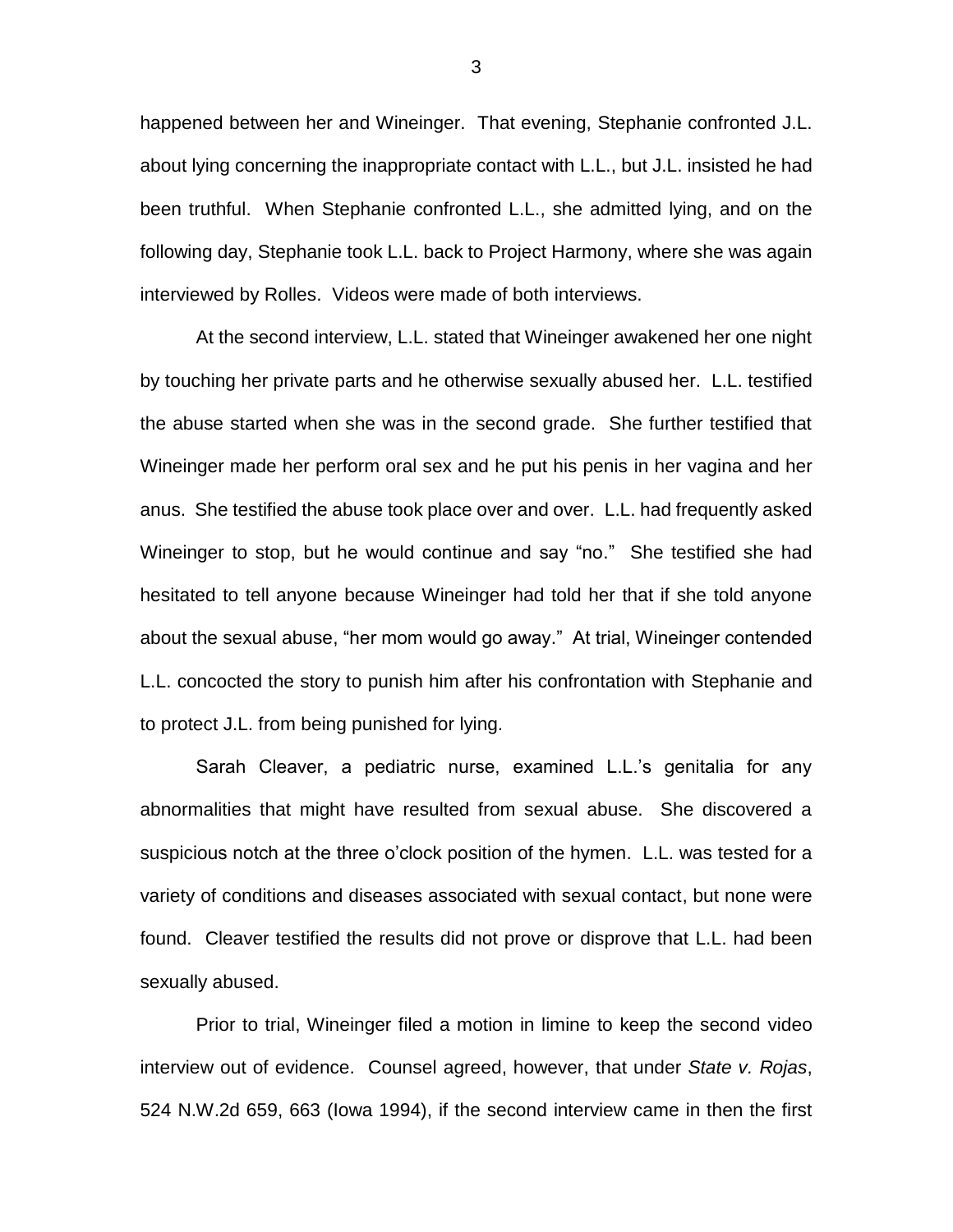interview should also come in. The State agreed both videos could come in but opposed the first coming in without the second. The district court found the parties to be "on the same page." With the court understanding both interviews would be admitted into the record, no further consideration was given of the matter.

At a break in the State's case, and prior to the playing of either video, Wineinger's counsel advised the court and the State that the essential elements of L.L.'s first video were already in the record, showing the first video was not required, and he did not intend to present it. Wineinger contended that if he elected not to show the first interview, the agreement had been abandoned and, therefore, the second interview would not be admissible. Wineinger's counsel stated, "I am not seeking any further to admit the first interview of Project Harmony and likewise I think the second interview should also be likewise excluded under *Crawford* [*v. Washington*, 541 U.S. 36, 68-69 (2004)]." Wineinger's counsel argued, "It is testimonial, it is investigatory, and it would violate the confrontation clause." The court ruled during the break:

Both opening statements referred to it. All of the examination of witnesses referred to it. Everything refers to it as something that will occur during this trial. That is no longer a trial strategy. That's an agreement. . . .

. . . So I'm going to allow the evidence in.

The State offered the videos of both interviews, and they were received without objection on the part of Wineinger. Wineinger asserts it was error for the court to admit the second interview. If we find error was not preserved, Wineinger requests the court to consider the issue under the ineffective-assistance-ofcounsel rubric.

4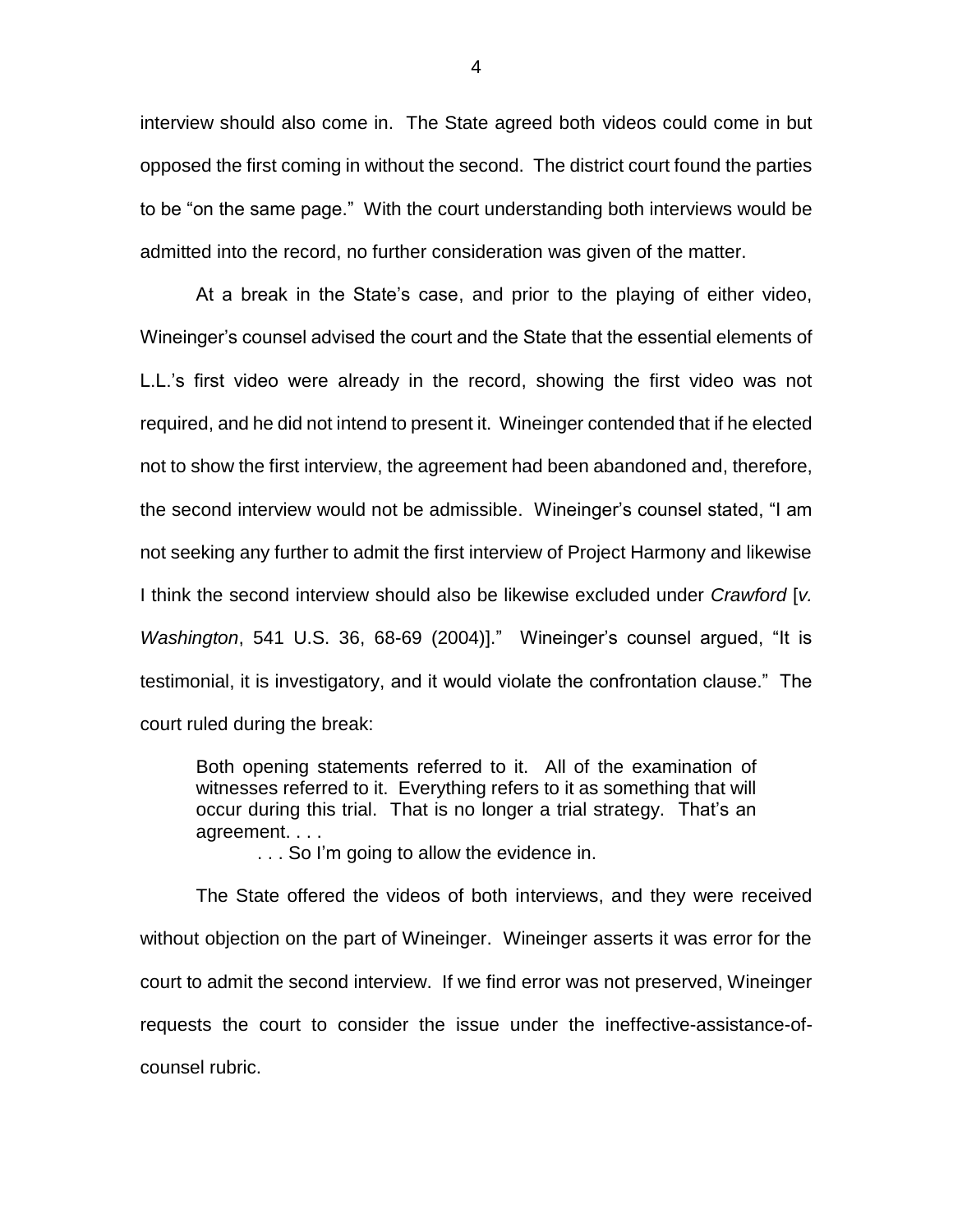Wineinger also asserts counsel was ineffective in the following respects: (1) in failing to object to the introduction of the second video; (2) in not requesting a limiting instruction addressing interviewer Rolle's questions during the video interview; (3) in failing to object to the court's Instruction No. 15, which paraphrased Uniform Instruction 200.44; and (4) in failing to object to Wineinger's statements to L.L. as hearsay.

# **II. Admission of the Second Video**

#### *A. Preservation of Error*

No objection was made to the State's introduction of either interview. A motion in limine had been filed, and the issue was resolved by an agreement that both be admitted. It was midway through the State's evidence when Wineinger's counsel decided it was unnecessary to place the first video in evidence and, therefore, the State should not be allowed to introduce the second. Wineinger's counsel limited his objection made at that time to the right of confrontation and did not make a hearsay objection. The court's ruling was based on what it considered was an agreement of counsel. The video was then admitted without further objection. The hearsay objection to the second video was not preserved.

# **III. Ineffective Assistance of Counsel Claims**

#### *A. Error Preservation*

An exception to the traditional error preservation rules exists when the claim is ineffective assistance of counsel. *State v. Fountain*, 786 N.W.2d 260, 262-63 (Iowa 2010).

#### *B. Standard of Review*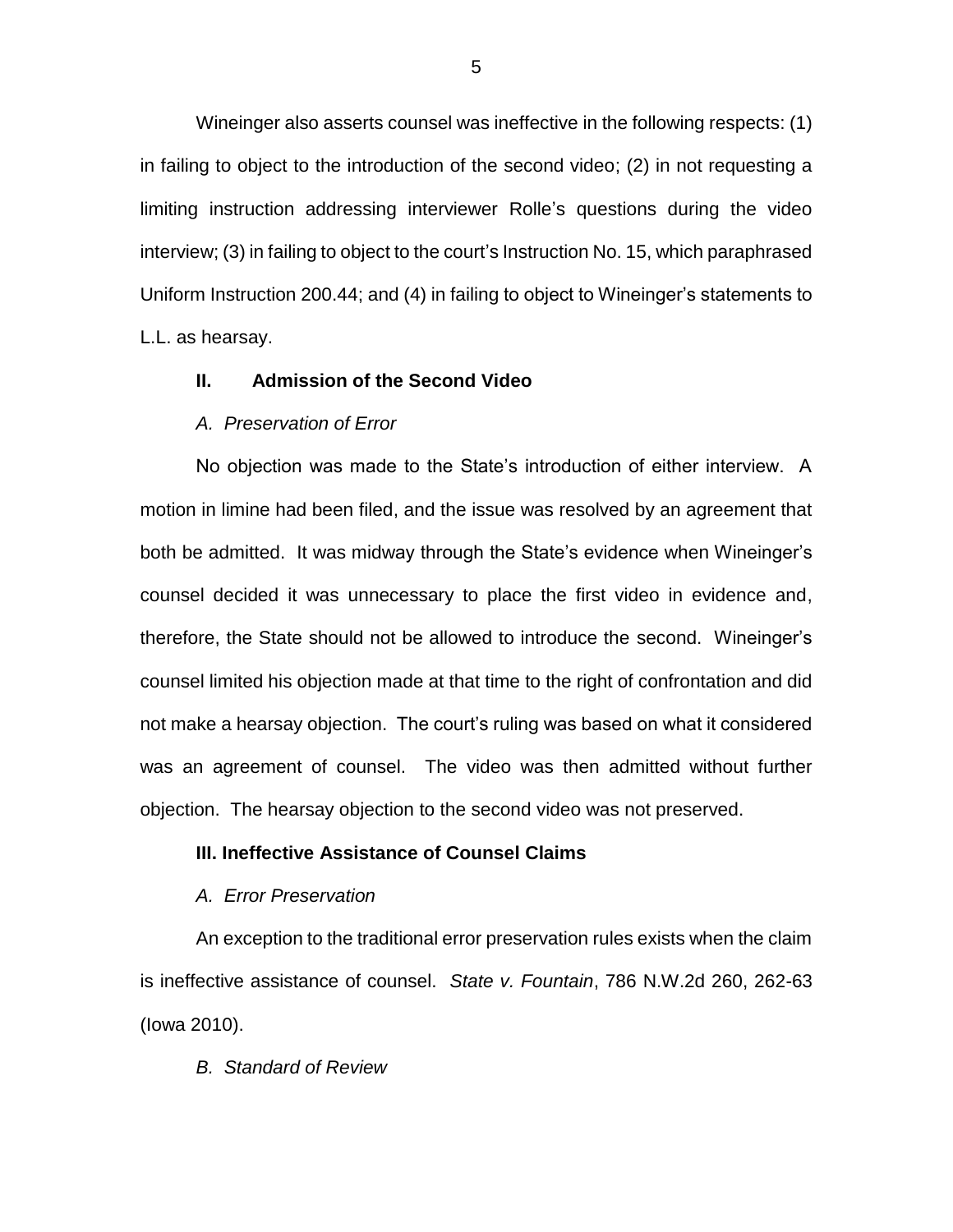Ineffective assistance of counsel claims raise constitutional issues and are reviewed de novo. *Lamasters v. State*, 821 N.W.2d 856, 862 (Iowa 2012).

*C. Ineffective Assistance of Counsel—Generally*

Claims of ineffective assistance of counsel are generally preserved for postconviction relief proceedings, but when the record is adequate, they may be determined on a direct appeal. *State v. Thorndike*, 860 N.W.2d 316, 319 (Iowa 2015).

To prevail on a claim of ineffective assistance of counsel, the defendant must prove by a preponderance of the evidence that (1) counsel failed to perform an essential duty and (2) prejudice resulted. *Ledezma v. State*, 626 N.W.2d 134, 142 (Iowa 2001). A claim of ineffective assistance must overcome the presumption that counsel is effective. *Taylor v. State*, 352 N.W.2d 683, 685 (Iowa 1984). For relief to be granted, there must be a determination that but for the ineffective assistance, there is a reasonable probability the result would have been different. *Ledezma*, 626 N.W.2d at 143.

1. Failure to Object to the Video as Hearsay

We do not conclude the record is adequate to determine whether counsel was ineffective for failing to object to the second video as hearsay. But we note, strategic choices made after proper investigation are virtually *unassailable*. *Id.* at 145.

2. Failing to Request a Limiting Instruction

On appeal Wineinger asserts that a limiting instruction should have been granted. He proposes the following limiting instruction: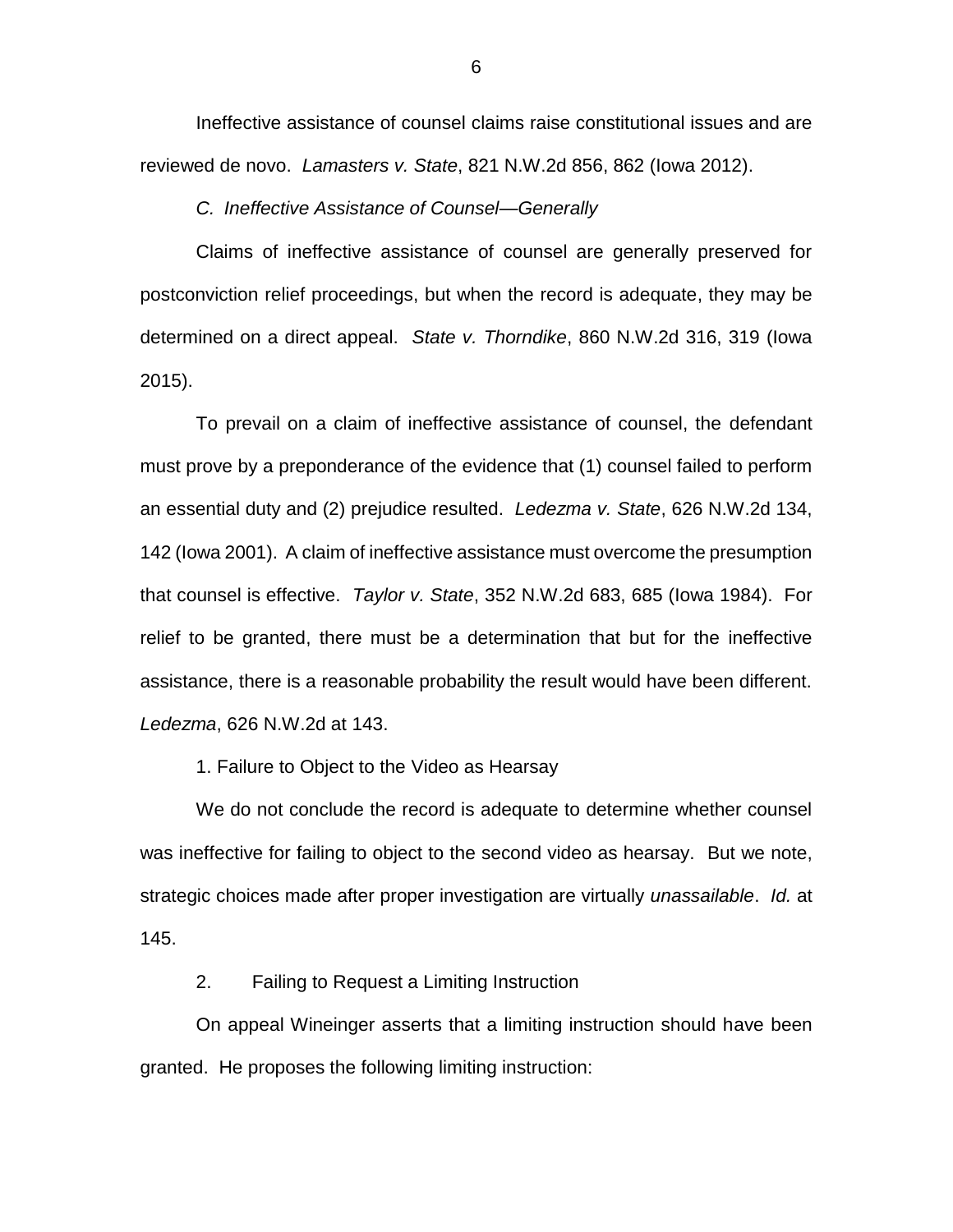Statements and/or questions by Mindee Rolles and L.L. during the interviews depicted in State's Exhibits 9 and 10 are not evidence to be considered for their truth.

Exhibits nine and ten refer to the two videos. The thrust and the relevance of the proposed instruction is concerned with the admission of two videos and so intertwined with them that this issue, if it remains an issue, should also be reserved for a postconviction proceeding. The proposed instruction under the record as it stands would not be appropriate, but if the admission of the videos could only be used for some limited purpose then some type of a limiting instruction setting out the limited purpose would be appropriate.

3. Failure to Object to Instruction No. 15

Instruction No. 15 reads as follows:

Evidence has been offered to show the defendant made statements at an earlier time and place. If you find any of the statements were made, then you may consider them as a part of the evidence, just as if they had been made at this trial.

Instruction No. 15 is a correct statement of law. Wineinger relates the instruction to L.L.'s testimony that Wineinger told her that she should not tell her mother (Stephanie) because if she did, she would lose her mom. The purpose of L.L.'s above testimony was not offered for the truth of the matter asserted but was instead an explanation of why L.L. delayed reporting the incidents. As such, the statements were not hearsay. *See* Iowa R. Evid. 5.801(c).

Furthermore, even if it were otherwise hearsay, it was Wineinger's own statement and was offered against him and as such is not hearsay. *See* Iowa R. Evid. 5.801(d)(2). Wineinger in his appellate brief contends the statement would have to have been an "admission" for the statement to be admissible under the